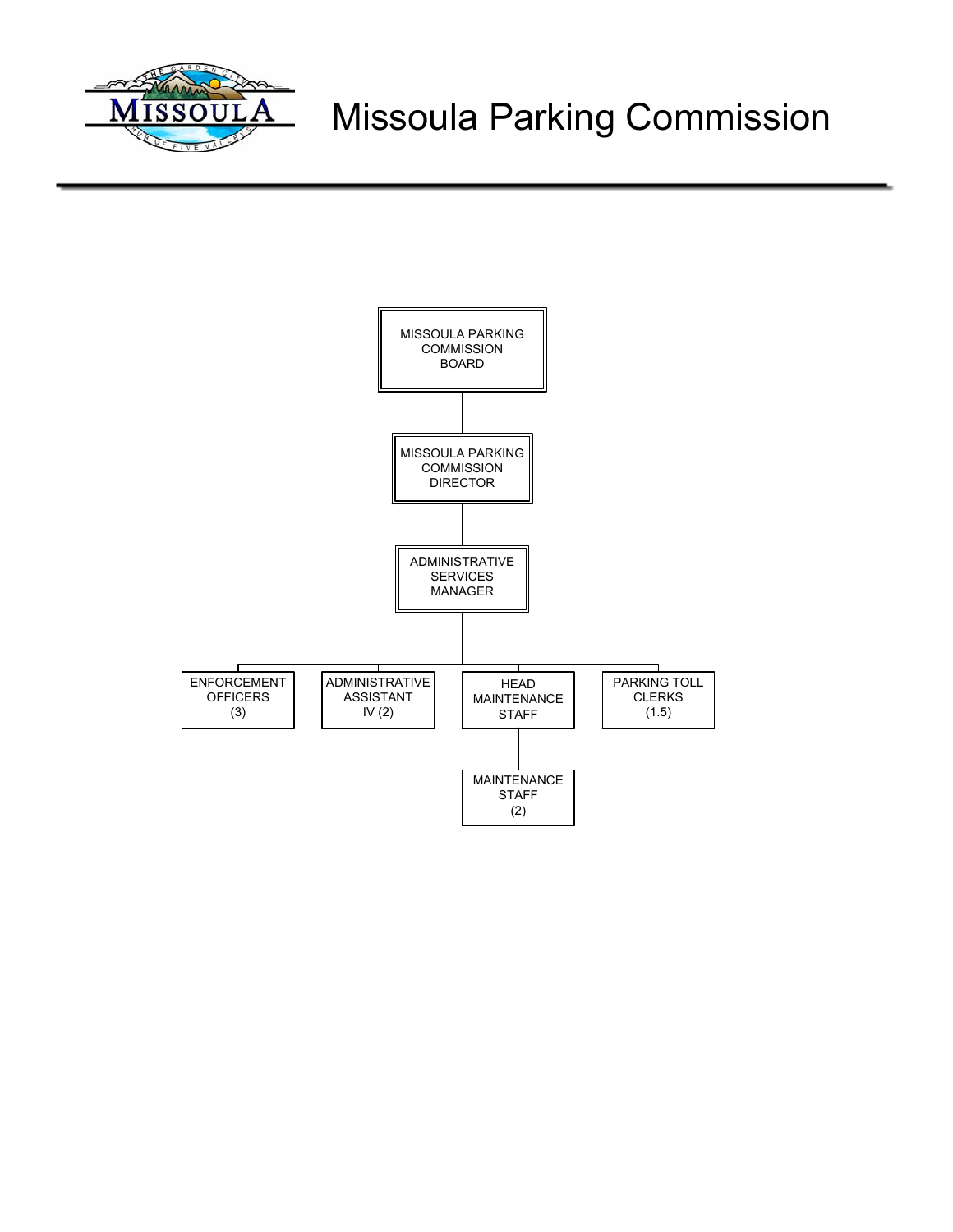## Program Description

The Missoula Parking Commission (MPC) works with government, business and citizens to provide and manage parking and parking alternatives. MPC identifies and responds to changing parking needs in the area for which it is responsible.

## City Strategic Plan & Department's Implementation Strategy

Goal #1: New on-street meter system.

Strategy: Implement new on-street meter technology that will incorporate a progressive rate structure.

Goal #2: Evaluate physical status of all of our structures and off-street lots.

- Strategy: Determine repairs that are needed, the costs and develop a phased plan to bring the structures and lots to an acceptable state of repair.
- Goal #3: Wayfinding system for the Missoula Parking Commission including comprehensive signage for all our facilities.
	- Strategy: Coordinate the Parking Commission's Wayfinding system with the City wide Wayfinding campaign.

#### Parking Commission:

## FINANCIAL SUMMARY

| <b>Budget by Object of</b><br><b>Expenditure Category</b> |       | <b>Actual</b><br>FY 2014 | Amended<br>FY 2015 |    | <b>Actual</b><br>FY 2015 * | <b>Adopted</b><br><b>FY 2016</b> | <b>Increase</b><br>(Decrease) | <b>Percent</b><br>Change |
|-----------------------------------------------------------|-------|--------------------------|--------------------|----|----------------------------|----------------------------------|-------------------------------|--------------------------|
| <b>Personal Services</b>                                  |       | \$<br>617.501            | \$<br>623.619      | \$ | 674.285                    | \$<br>641.955                    | \$<br>18,336                  | 3%                       |
| Supplies                                                  |       | 25.489                   | 46.400             |    | 24,196                     | 46.400                           |                               | 0%                       |
| <b>Purchased Services</b>                                 |       | 355.286                  | 379.424            |    | 404.958                    | 407.170                          | 27.746                        | 7%                       |
| Miscellaneous                                             |       | 2.246.228                | 475.414            |    | 472,316                    | 624.280                          | 148.866                       | 31%                      |
| Debt Service                                              |       |                          |                    |    |                            | ۰                                |                               |                          |
| Capital Outlay                                            |       | 108.111                  | 1.000.000          |    | 5,326                      | 160.506                          | (839.494)                     | $-84%$                   |
|                                                           | Total | 3.352.616                | 2,524,857          | S  | 1,581,080                  | 1,880,311                        | (644, 546)                    | $-26%$                   |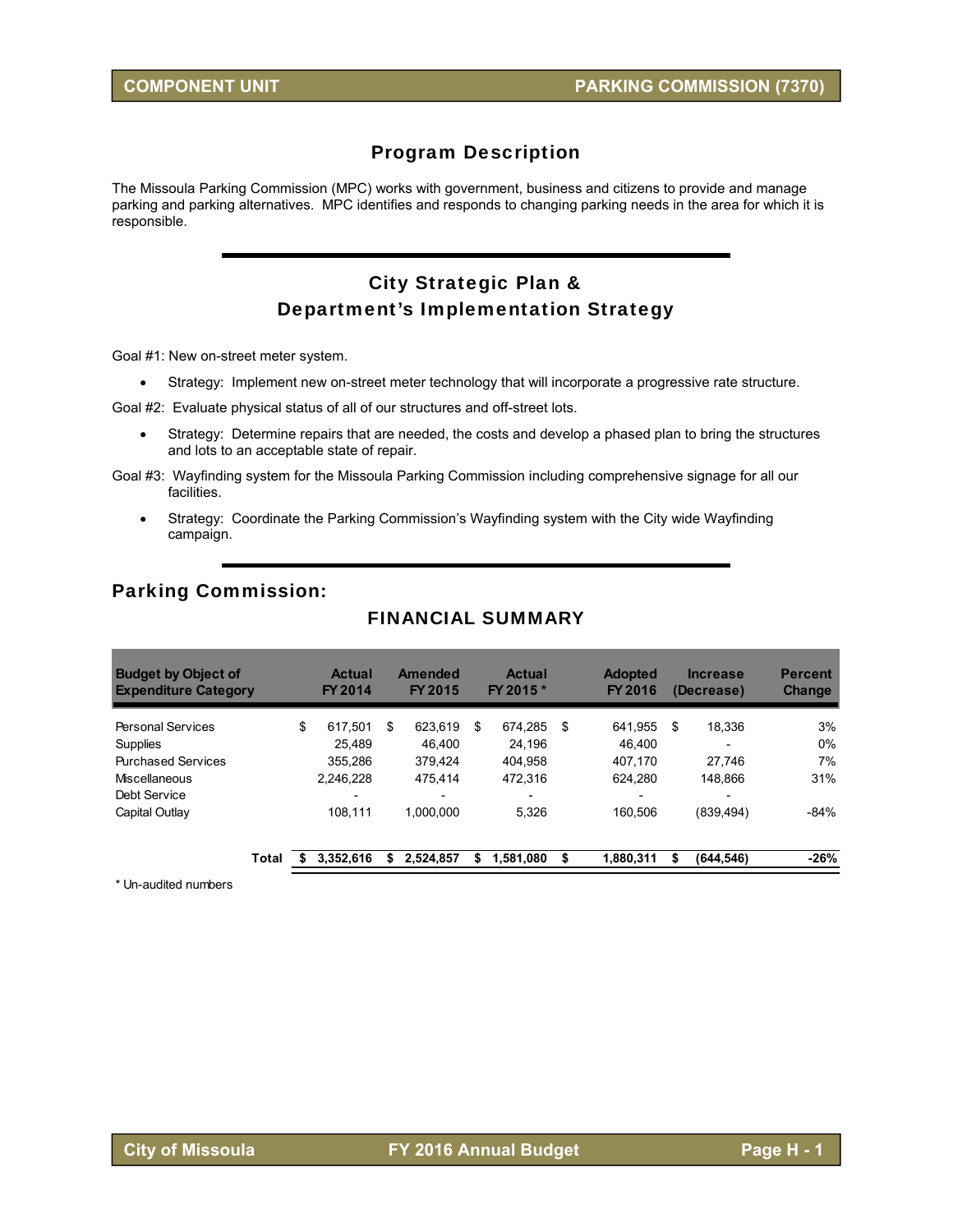## Parking Interest Fund (7371):

## **Budget by Object of Actual Amended Actual Adopted Increase Percent Expenditure Category FY 2014 FY 2015 FY 2015 \* FY 2016 (Decrease) Change** Personal Services  $\begin{array}{cccccccccccc}\n\$ & - & \$ & - & \$ & - & \$ & - & \$ & - & \$ & - & \$ & - & \end{array}$ Supplies - - - - - Purchased Services - - - - - Miscellaneous 247,611 - - - - Debt Service 226,300 269,059 275,296 272,925 3,866 1% Capital Outlay and the set of the set of the set of the set of the set of the set of the set of the set of the set of the set of the set of the set of the set of the set of the set of the set of the set of the set of the s **Total 473,911 \$ \$ 269,059 \$ 275,296 \$ 272,925 \$ 3,866 1%**

## FINANCIAL SUMMARY

\* Un-audited numbers

## Parking Sinking Fund (7372):

## FINANCIAL SUMMARY

| <b>Budget by Object of</b><br><b>Expenditure Category</b> |       |    | <b>Actual</b><br>FY 2014 | <b>Amended</b><br>FY 2015      | <b>Actual</b><br>FY 2015 *     |    | <b>Adopted</b><br><b>FY 2016</b> | <b>Increase</b><br>(Decrease)  | <b>Percent</b><br><b>Change</b> |
|-----------------------------------------------------------|-------|----|--------------------------|--------------------------------|--------------------------------|----|----------------------------------|--------------------------------|---------------------------------|
| <b>Personal Services</b>                                  |       | \$ | $\overline{\phantom{0}}$ | \$<br>$\overline{\phantom{0}}$ | \$<br>$\overline{\phantom{0}}$ | \$ | $\overline{\phantom{0}}$         | \$<br>$\overline{\phantom{0}}$ |                                 |
| <b>Supplies</b>                                           |       |    | -                        | -                              | -                              |    | $\overline{\phantom{0}}$         | $\overline{\phantom{0}}$       |                                 |
| <b>Purchased Services</b>                                 |       |    | $\overline{\phantom{0}}$ | $\overline{\phantom{0}}$       | $\overline{\phantom{0}}$       |    | $\overline{\phantom{0}}$         | $\overline{\phantom{0}}$       |                                 |
| Miscellaneous                                             |       |    | -                        |                                | 66.670                         |    |                                  | $\overline{\phantom{a}}$       |                                 |
| Debt Service                                              |       |    | 264,710                  | 40.000                         | 350                            |    | 185.000                          | 145.000                        | 363%                            |
| Capital Outlay                                            |       |    | $\overline{\phantom{0}}$ | -                              | $\overline{\phantom{0}}$       |    | $\overline{\phantom{0}}$         | $\overline{\phantom{0}}$       |                                 |
|                                                           | Total | S  | 264,710                  | \$<br>40,000                   | \$<br>67,020                   | S  | 185,000                          | 145,000                        | 363%                            |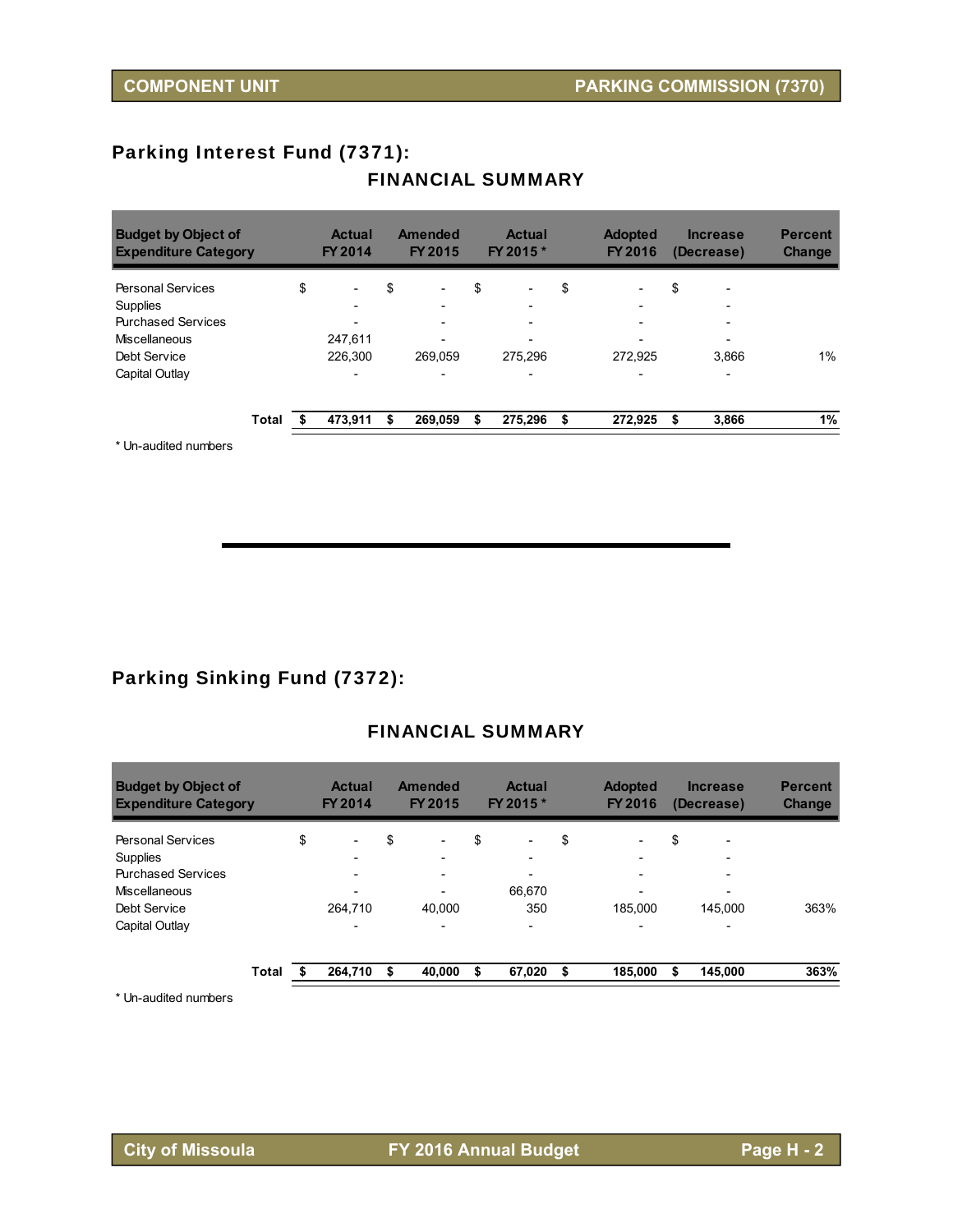## Parking Pledged Tax Increment (7375):

| FY 2014                        | FY 2015                        | <b>Actual</b><br>FY 2015 *     | <b>Adopted</b><br><b>FY 2016</b> | <b>Increase</b><br>(Decrease) | <b>Percent</b><br><b>Change</b> |
|--------------------------------|--------------------------------|--------------------------------|----------------------------------|-------------------------------|---------------------------------|
| \$<br>$\overline{\phantom{a}}$ | \$<br>$\overline{\phantom{0}}$ | \$<br>$\overline{\phantom{a}}$ | \$<br>$\overline{\phantom{0}}$   | \$                            |                                 |
| $\overline{\phantom{0}}$       |                                | $\overline{\phantom{a}}$       |                                  |                               |                                 |
| $\overline{\phantom{0}}$       | 121.431                        | 64.827                         | 121.431                          |                               | $0\%$                           |
| 454                            | 146.731                        | $\overline{\phantom{a}}$       | 146.731                          |                               | 0%                              |
|                                |                                |                                |                                  |                               |                                 |
| $\overline{\phantom{a}}$       |                                | $\overline{\phantom{a}}$       |                                  |                               |                                 |
| 454                            | \$<br>268.162                  | 64,827                         | 268,162                          | \$                            | 0%                              |
| Total                          |                                |                                |                                  |                               |                                 |

## FINANCIAL SUMMARY

Un-audited numbers

## STAFFING SUMMARY

| <b>Title</b>                    | <b>Actual</b> | <b>Actual</b>  | <b>Actual</b>  | <b>Adopted</b> |
|---------------------------------|---------------|----------------|----------------|----------------|
|                                 | FY 2013       | <b>FY 2014</b> | <b>FY 2015</b> | <b>FY 2016</b> |
| <b>DIRECTOR</b>                 | 1.00          | 1.00           | 1.00           | 1.00           |
| ADMINISTRATIVE SERVICES MANAGER | 1.00          | 1.00           | 1.00           | 1.00           |
| ADMINISTRATIVE ASST IV          | 1.00          | 1.00           | 1.00           | 1.00           |
| ADMINISTRATIVE ASST IV          | 1.00          | 1.00           | 1.00           | 1.00           |
| <b>ENFORCEMENT OFFICER</b>      | 1.00          | 1.00           | 1.00           | 1.00           |
| <b>ENFORCEMENT OFFICER</b>      | 1.00          | 1.00           | 1.00           | 1.00           |
| <b>ENFORCEMENT OFFICER</b>      | 1.00          | 1.00           | 1.00           | 1.00           |
| PARKING MAINTENANCE SUPERVISOR  | 1.00          | 1.00           | 1.00           | 1.00           |
| MAINT. WORKER / FEE COLLECTOR   | 1.00          | 1.00           | 1.00           | 1.00           |
| MAINT. WORKER / FEE COLLECTOR   | 1.00          | 1.00           | 1.00           | 1.00           |
| TOLL COLLECTOR                  | 1.00          | 1.00           | 1.00           | 1.00           |
| TOLL COLLECTOR                  | 0.50          | 0.50           | 0.50           | 0.50           |
|                                 |               |                |                |                |
| <b>Total</b>                    | 11.50         | 11.50          | 11.50          | 11.50          |

## 2016 Budget Highlights

The Missoula Parking Commission's mission is to "provide and manage parking and parking alternatives". To this charge, the Parking Commission is committed to these three goals and will apply the following strategies and objectives in order to achieve them in FY16.

**City of Missoula FY 2016 Annual Budget Page H - 3**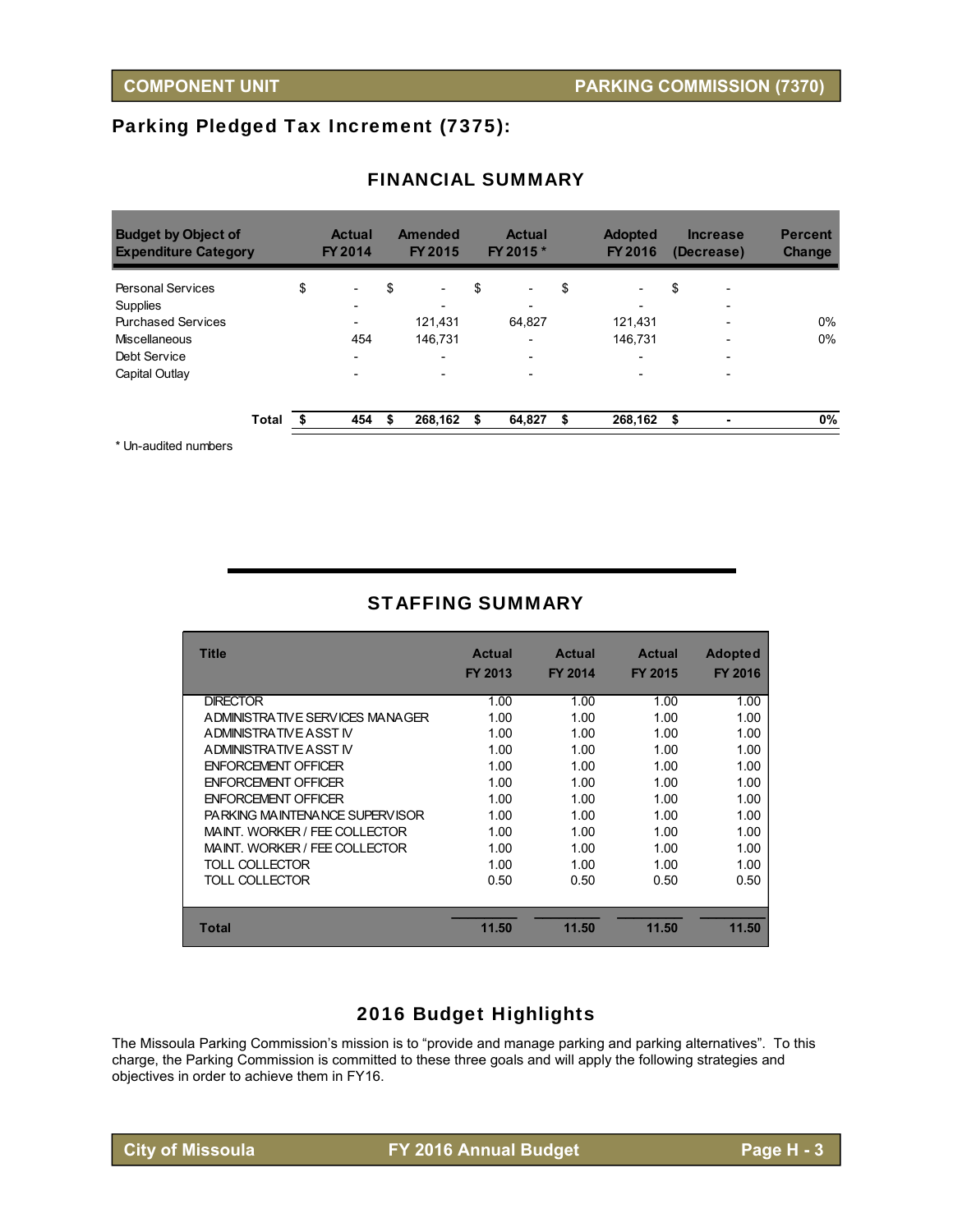#### **1. To provide parking:**

In March, 2013, the new parking structure, Park Place, was completed and opened for public use. This brought 332 new parking spaces for public use to downtown Missoula. At this point, the demand for monthly and short term parking is being well managed. Our goal is to increase leasing the available remaining monthly spaces, and to promote public use of the structure during the weekday and for special events during the weekends.

The Parking Commission is evaluating opportunities to increase our on-street lease program in the outlying areas that will accommodate downtown employees and residents who have vehicles. This will provide guaranteed parking for the lessees and reduce the need for meters in these areas.

#### **2. To manage parking:**

As a result of the Greater Missoula Downtown Master Plan (2009) and the sub documents relating to a Strategic Parking Plan, the only remaining task to complete is to implement new on-street meter technology. The Parking Commission plans on replacing the old, mechanical meters with new on-street technology that will offer more payment options and be more user friendly in many aspects. The goal is to have the new system implemented by the end of the calendar year, 2015. Once this is accomplished, it will complete the current parking program and bring it up to the standards of the industry.

With most of the Parking Commission's financial resources committed to the building of Park Place, now is the time for the Board of Directors to focus on enhancing revenue opportunities and future projects that will support economic development in downtown Missoula. There are several big projects pending that may need the Parking Commission's involvement, but they are not well enough defined at this point to know what level to expect.

The Parking Commission will continue to work on its own strategic direction and, at the same time, honor the goals and vision of the Downtown Master Plan that will shape the future of Downtown Missoula.

#### **3. To provide parking alternatives:**

The Parking Commission will continue to partner with other agencies to develop and support Transportation Demand Management (TDM) strategies that will facilitate affordable transportation, reduce the number of single-occupant vehicle trips and increase transportation options with the overall goals to provide greater access to the citizens of Missoula. Such as:

- Bicycle/Pedestrian Program
- First Night Missoula shuttle.
- Market Service Partnership MUTS (Trolley)
- Missoula Downtown Association Out to Lunch shuttle.
- Missoula In Motion.
- Missoula Ravalli Transportation Management Association
- Mountain Line The Zero Fare Program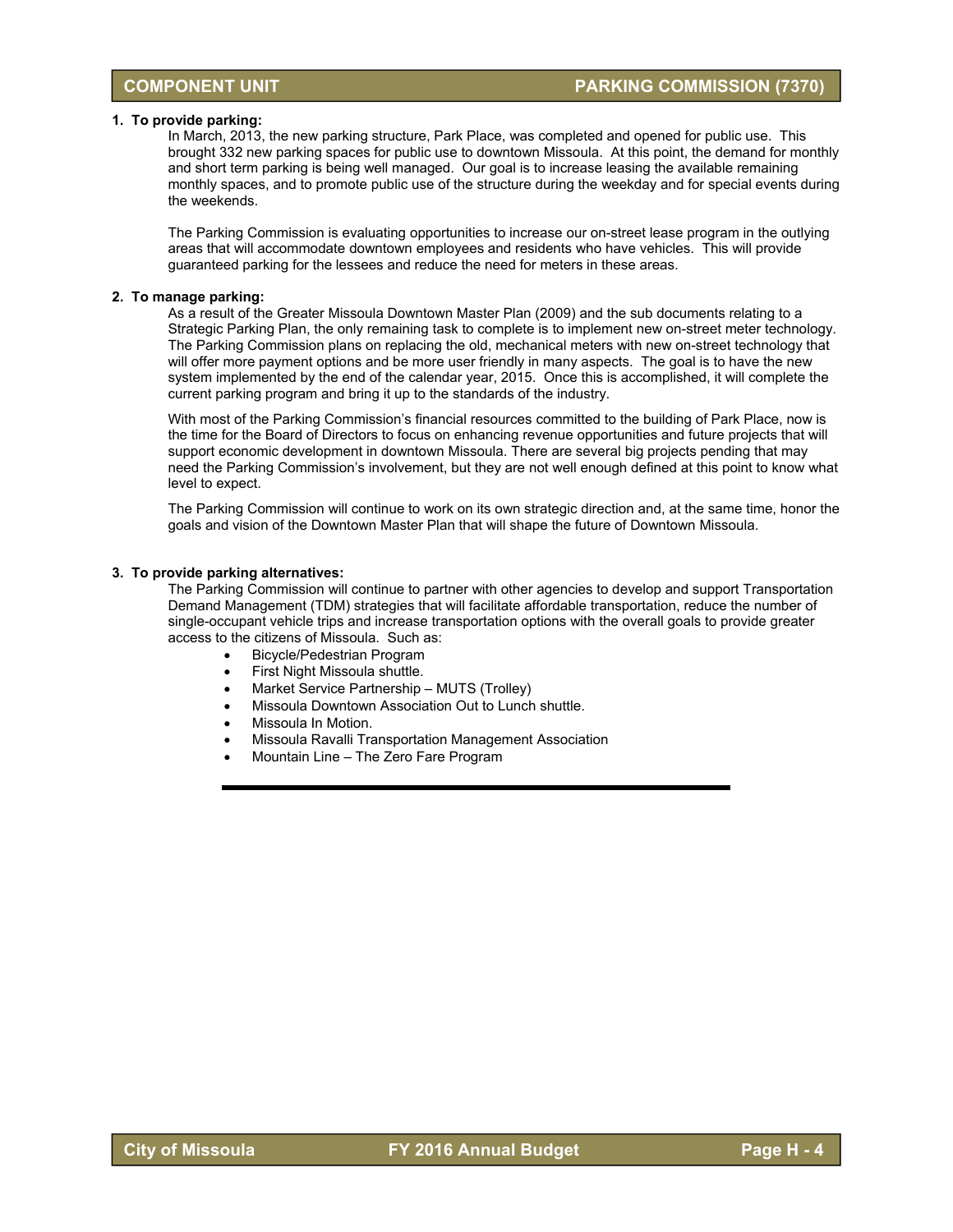## Performance Measures & Workload Indicators

## Performance Measures

|       | <b>Measure</b>                                                                                       | <b>Actual</b><br>FY 2013 | <b>Actual</b><br><b>FY 2014</b> | <b>Actual</b><br><b>FY 2015</b> | <b>Adopted</b><br><b>FY 2016</b> |
|-------|------------------------------------------------------------------------------------------------------|--------------------------|---------------------------------|---------------------------------|----------------------------------|
| $1$ . | To perform a condition evaluation of all the parking<br>facilities and make repairs where necessary. | 0%                       | $0\%$                           | 25%                             | 50%                              |
| $2$ . | To reach 100% occupancy in all of our monthly lease<br>facilities.                                   | 80%                      | 80%                             | 89%                             | 93%                              |
| $3$ . | To increase the collection rate of outstanding fines<br>revenue.                                     | 77%                      | 74%                             | 62%                             | 74%                              |
| 4.    | To implement new on-street technology for entire<br>dow tow n area.                                  | $0\%$                    | $0\%$                           | $0\%$                           | 100%                             |

## Workload Indicators

| <b>Indicator</b>                      | <b>Actual</b><br>FY 2013 | <b>Actual</b><br><b>FY 2014</b> | <b>Actual</b><br><b>FY 2015</b> | <b>Adopted</b><br><b>FY 2016</b> |
|---------------------------------------|--------------------------|---------------------------------|---------------------------------|----------------------------------|
| Number of tickets issued              | 30.308                   | 36.773                          | 35.459                          | 38,000                           |
| Revenue from tickets<br>$2$ .         | \$228,240                | \$212.846                       | \$212.611                       | \$ 250,000                       |
| Number of special permits issued<br>3 | 297                      | 307                             | 378                             | 305                              |
| Revenue from special permits<br>4.    | 16.606<br>\$             | S<br>18.718                     | \$<br>17.698                    | 18.000<br>S                      |
| Number of RPPP permits<br>5           | 899                      | 774                             | 845                             | 840                              |
| Revenue from RPPP permits<br>6        | 13.245<br>S              | S<br>13.011                     | \$<br>13.218                    | 12.500<br>S                      |
| Number of RPPP tickets                | 2.097                    | 1.921                           | 1.308                           | 1.800                            |
| Revenue from RPPP tickets<br>8        | 27.060<br>S              | 24.100<br>S                     | \$<br>26.160                    | 34.000<br>S                      |
| 9<br>Meter revenue                    | 462.909<br>S             | \$500.728                       | 485.718<br>\$.                  | 500,000<br>S.                    |
| Lease parking revenue<br>$10$ .       | \$642,929                | 696.207<br>S                    | \$639.729                       | \$ 650,000                       |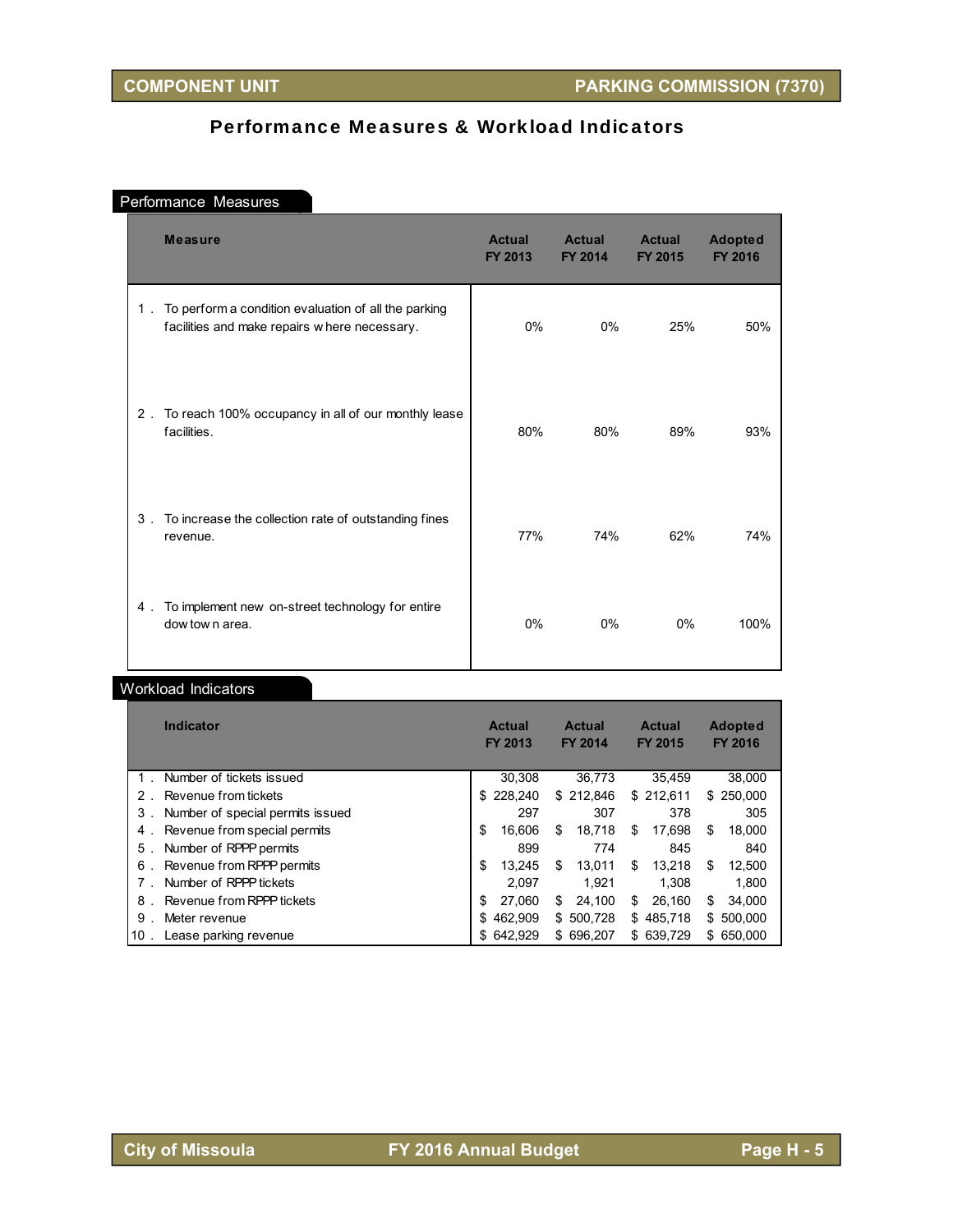## Program Description

The Downtown Business Improvement District (BID) was created through the efforts of the Missoula Downtown Association to address the challenges created by the termination of the Downtown Urban Renewal District (URD I) on June 30, 2005. Implementation began in 2001 with committee development, community education, local media campaigns, meetings with property and business owners, creation of a comprehensive database of property owners, and the required petition process. The process of verifying the petition was finalized at the end of 2004 and the BID was approved by the City Council in April 2005. The BID will serve as an advocate for property owners in the district and address areas such as safety, cleanliness, appearance, marketing, business retention and recruitment, public and private investment in buildings and infrastructure. The BID was renewed for a ten (10) year term in March 2010.

## Goals & Objectives

#### **ADMINISTRATION & PROGRAMS**

The Executive Director manages all existing programs, such as the Clean Team and Ambassadors, communicates with ratepayers, implements the Downtown Master Plan and develops a business retention and recruitment effort. The BID maintains contracted services with the Missoula Downtown Association (MDA) for support services that include rent and utilities. Included in the BID's responsibilities is a maintenance program that picks up garbage downtown, cleans graffiti, clean sidewalks, snow removal/deicing on crosswalks & alleys and other duties as needed. The BID is one of three organizations which have formed the Downtown Missoula Partnership. The BID will maintain organizational identity; continue its mission and program autonomy and continue to serve as an advocate for property owners while improving effectiveness and efficiency for all ratepayers under the Partnership.

#### **Objectives:**

The BID continues to work on the following programs recognizing its needs may change as additional input and knowledge is available, these objectives are subject to change as the Board and rate payers further define the priorities for the District.

- 1. Maintain an accurate data base of rate payers within the BID.
- 2. Establish a formal system for communicating with rate payers within the BID.
- 3. Oversee the activities of the Clean Team and Ambassador programs and refine them as appropriate.
- 4. Identify new programs and priorities for the BID based on input from the rate payers.
- 5. Work on recruitment and retention of business downtown.

#### **MARKETING**

Maintaining a comprehensive marketing effort with the Parking Commission and Missoula Downtown Association will remain a priority. It is important to continue to establish the BID's identity and mission throughout the community as well as downtown. In partnership with the MDA and others the BID will continue to perform appropriate survey of downtown constituents.

#### **Objectives:**

- 1. Continue to refine the purpose of the BID and identify the programs that will achieve that purpose.
- 2. Continue to refine the BID web page to best serve the needs of the rate payers and serve as a forum for dialogue and dissemination of ideas.
- 3. The distribution of educational materials to rate payers, elected officials, and the general public.
- 4. Continued work with business and property owners to identify marketing needs and develop programs and activities to address those needs.
- 5. Identify ways in which the BID can enhance the uniqueness of the downtown district through graphics, signage, or other means.
- 6. Work with the MDA to identify areas where the two organizations can enhance each other's activities and efforts.
- 7. Development of a plan for the recruitment and retention of new and existing businesses.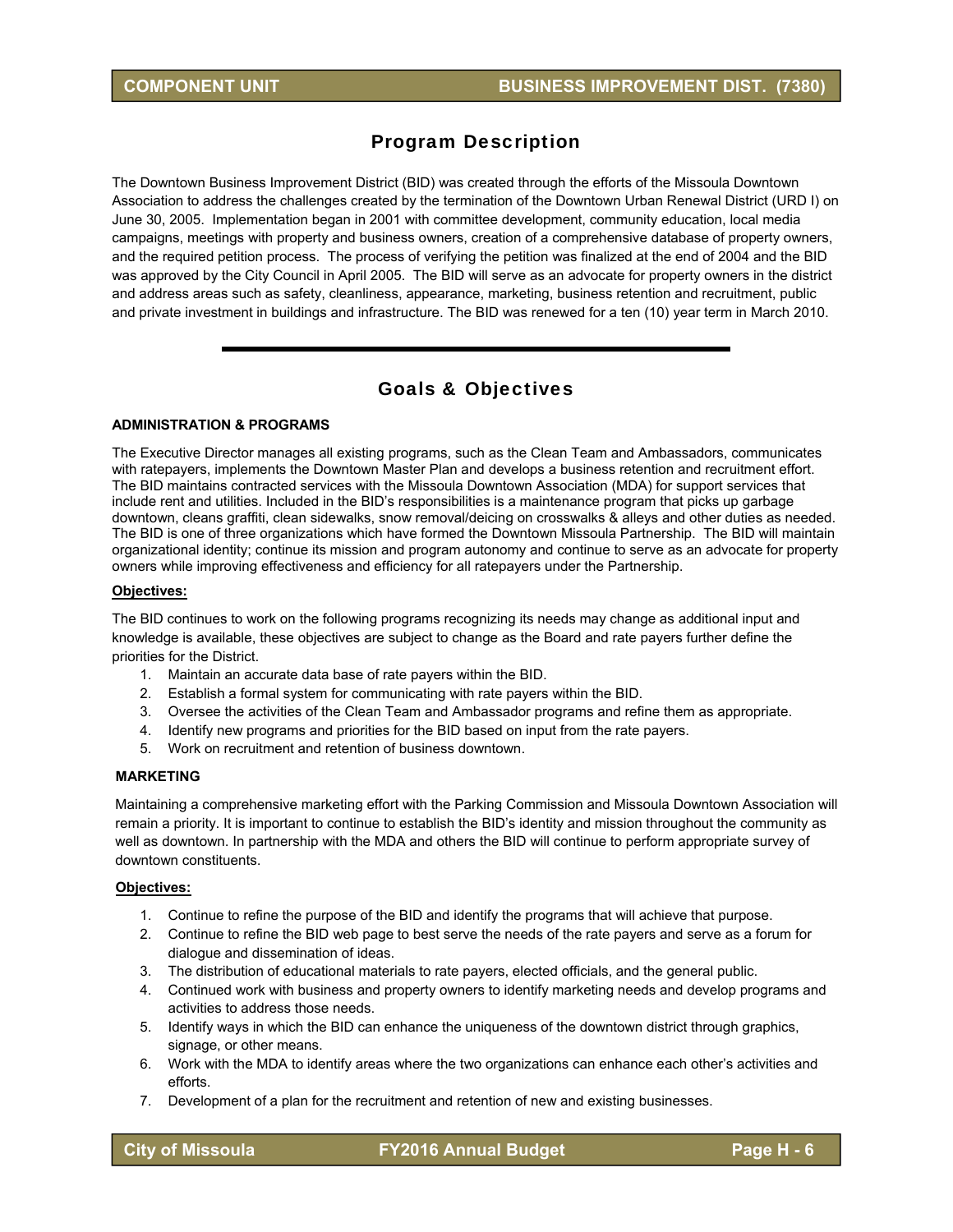#### **STREETSCAPE/MAINTENANCE**

One of the areas identified as a high priority by property and business owners during the creation of the BID was cleanliness and appearance of the downtown streets and sidewalks. The BID created a Clean Team that began operation during FY2006. In FY2007, the Board purchased ash receptacles in bulk and passed on the savings to businesses in an effort to minimize the amount of cigarette waste on the streets and sidewalks resulting from the state ban on smoking in bars and restaurants. Since 2005, The BID has purchased 40 new trash receptacles, 3 benches, over 15 tree grates/guards and refurbished many of the older receptacles owned by the City in an effort to provide better coverage and improve the appearance of the District. A total of 64 trash receptacles reside in the Downtown BID. Fifteen recycle bins (aluminum & plastic) were installed over the winter and spring of 2010 and we are picking up recycling from the County Courthouse. Allied Waste has been donating the use of a recycle dumpster at West Front lot.

The BID and City of Missoula have a multi-year contract to take ownership of the city's 24 garbage cans and to pickup and dispose of that garbage. A street maintenance person was hired in the fall of 2009 for this purpose as well as graffiti removal, sidewalk cleaning, snow & ice removal and other duties. A second street maintenance person was hired in June of 2013 to assist with those operations so that a maintenance person is working downtown 7 days a week.

#### **Objectives:**

- 1. Work with business and property owners, the MDA, and the MRA to further identify areas in which the BID can assist in achieving the goal of improving the cleanliness and appearance of downtown.
- 2. Refine the operation of the Clean Team to best serve the needs of the downtown property owners and businesses.
- 3. Coordinate with the MDA, City, property and business owners to improve the streetscape through the use of planters, flower baskets, street trees, banners, flags, holiday decorations, benches, trash receptacles, and public art.
- 4. Continue the program of phasing in streetscape improvements, as is being done with new trash receptacles on an annual basis.
- 5. Continue to evaluate the feasibility of accommodating recycling as part of the provision of new trash receptacles.
- 6. Continue to work with individual property owners to enhance the level of building façade maintenance.
- 7. Consider the initiation of a program that would provide the purchase of services to clean the outside of buildings including graffiti and snow removal.

#### **SAFETY**

In addition to cleanliness and appearance, another high priority identified by property and business owners was increased safety and security in the downtown area. The BID created an Ambassador program in FY06 to improve the safety of the area through foot patrols, employee escorts, and hospitality services for visitors. The role of that program has been expanded to make the Ambassadors available to speak to civic groups and clubs to promote safety in the District and explain the role and mission of the BID. The BID will institute a Senior/Junior Ambassador program in which additional hospitality services will be available at public functions, including farmers markets. The addition of junior ambassadors will allow the senior ambassador more time to devote to safety and security of downtown thereby reducing crime and mischief. The BID contracted with the City of Missoula to have a Downtown Beat Patrol Officer in 2010 for the summer. That program was expanded in 2011 to run from April 1 to December 31 and will continue the expansion in 2015. The Downtown Beat Patrol Officer now contracts from January 1 to December 31.

#### **Objectives:**

- 1. Monitor and refine the Downtown Ambassador Program to best address the needs of the downtown property owners and businesses.
- 2. Continue to work with the City Police Department to enhance their efforts to increase safety in the area.
- 3. Work with the City, Northwestern Energy, and property owners to modify the street lighting to provide for improved lighting in the entire District thus enhancing the safety and reducing the opportunity for vandalism after dark.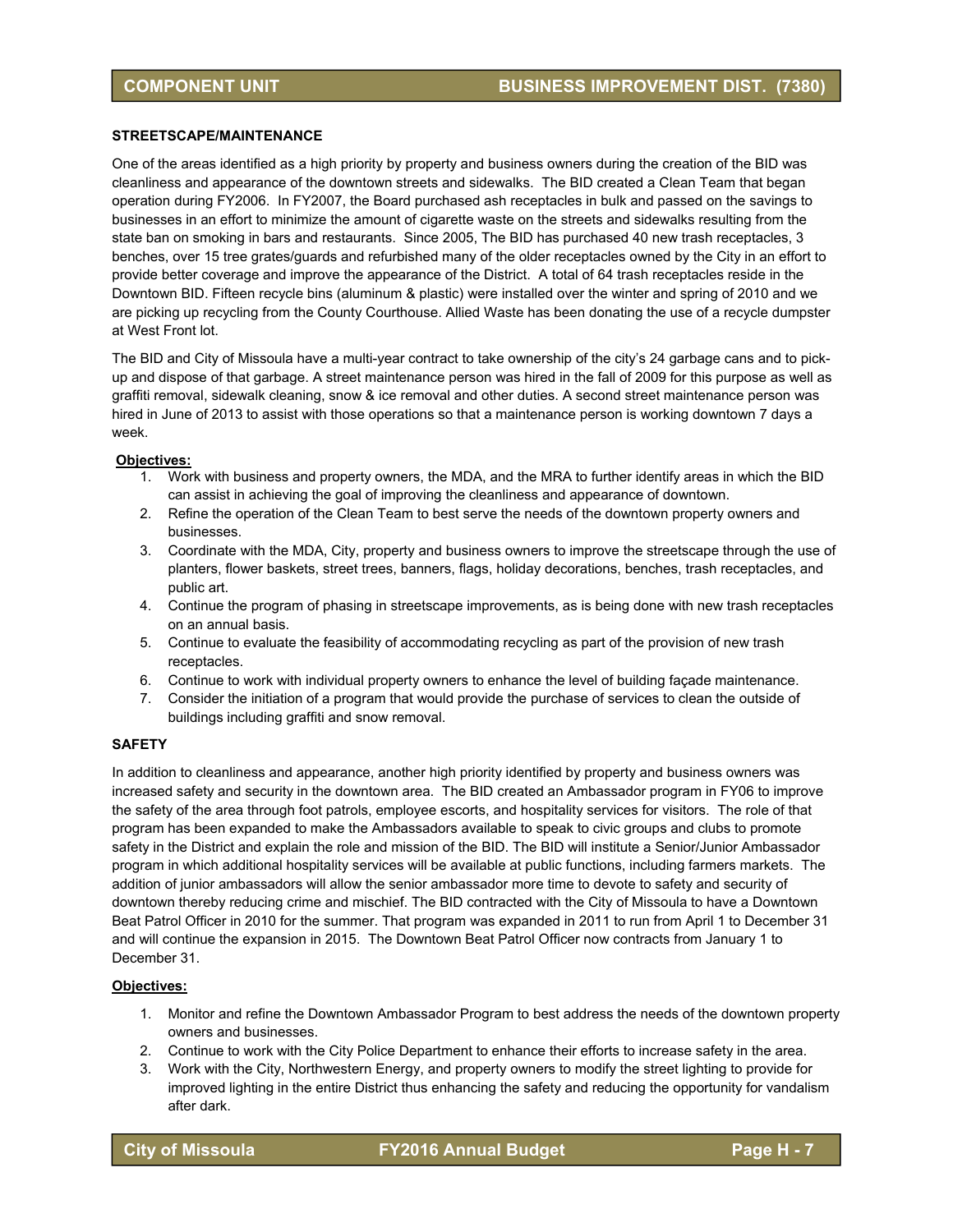#### **PLANNING AND DOWNTOWN MASTER PLAN IMPLEMENTATION**

A number of agencies and groups invested in the downtown have recognized the need for a master plan to encourage and guide the growth of this critical part of the City. The Greater Downtown Master Plan was adopted early in FY2010 and implementation has been initiated. At the Mayor's request, the BID Board will continue to lead this effort in cooperation with the many stakeholders, including the MDA, MRA and MPC, in downtown's future.

#### **CONTINGENCY**

As with any agency or organization, it is impossible to anticipate all of the needs and budget appropriately. The BID Board has placed its anticipated revenues and carryover from FY2015 in a special projects/streetscapes account and anticipates identifying how those funds will be used after interacting with the rate payers, the City, the MDA, and the MRA as goals and programs are refined and developed. The BID Board also feels it is prudent to budget each year based on the prior year's revenue collection.

| <b>Budget by Object of</b><br><b>Expenditure Category</b> |              | <b>Actual</b><br>FY 2014       | Amended<br>FY 2015             | <b>Actual</b><br>FY 2015 *     | <b>Adopted</b><br>FY 2016      | <b>Increase</b><br>(Decrease) | <b>Percent</b><br><b>Change</b> |
|-----------------------------------------------------------|--------------|--------------------------------|--------------------------------|--------------------------------|--------------------------------|-------------------------------|---------------------------------|
| <b>Personal Services</b><br>Supplies                      |              | \$<br>$\overline{\phantom{a}}$ | \$<br>$\overline{\phantom{0}}$ | \$<br>$\overline{\phantom{0}}$ | \$<br>$\overline{\phantom{a}}$ | \$                            |                                 |
| <b>Purchased Services</b>                                 |              | 345.000                        | 416.004                        | 300,000                        | 439.800                        | 23.796                        | 6%                              |
| Miscellaneous                                             |              | 155                            | 5.000                          |                                | $\overline{\phantom{0}}$       | (5,000)                       | $-100%$                         |
| Debt Service                                              |              | $\overline{\phantom{0}}$       | $\overline{\phantom{0}}$       | $\overline{\phantom{0}}$       | $\overline{\phantom{a}}$       | $\overline{\phantom{0}}$      |                                 |
| Capital Outlay                                            |              |                                |                                |                                |                                |                               |                                 |
|                                                           | <b>Total</b> | 345,155                        | 421,004                        | 300,000                        | \$<br>439,800                  | \$<br>18,796                  | 4%                              |

#### FINANCIAL SUMMARY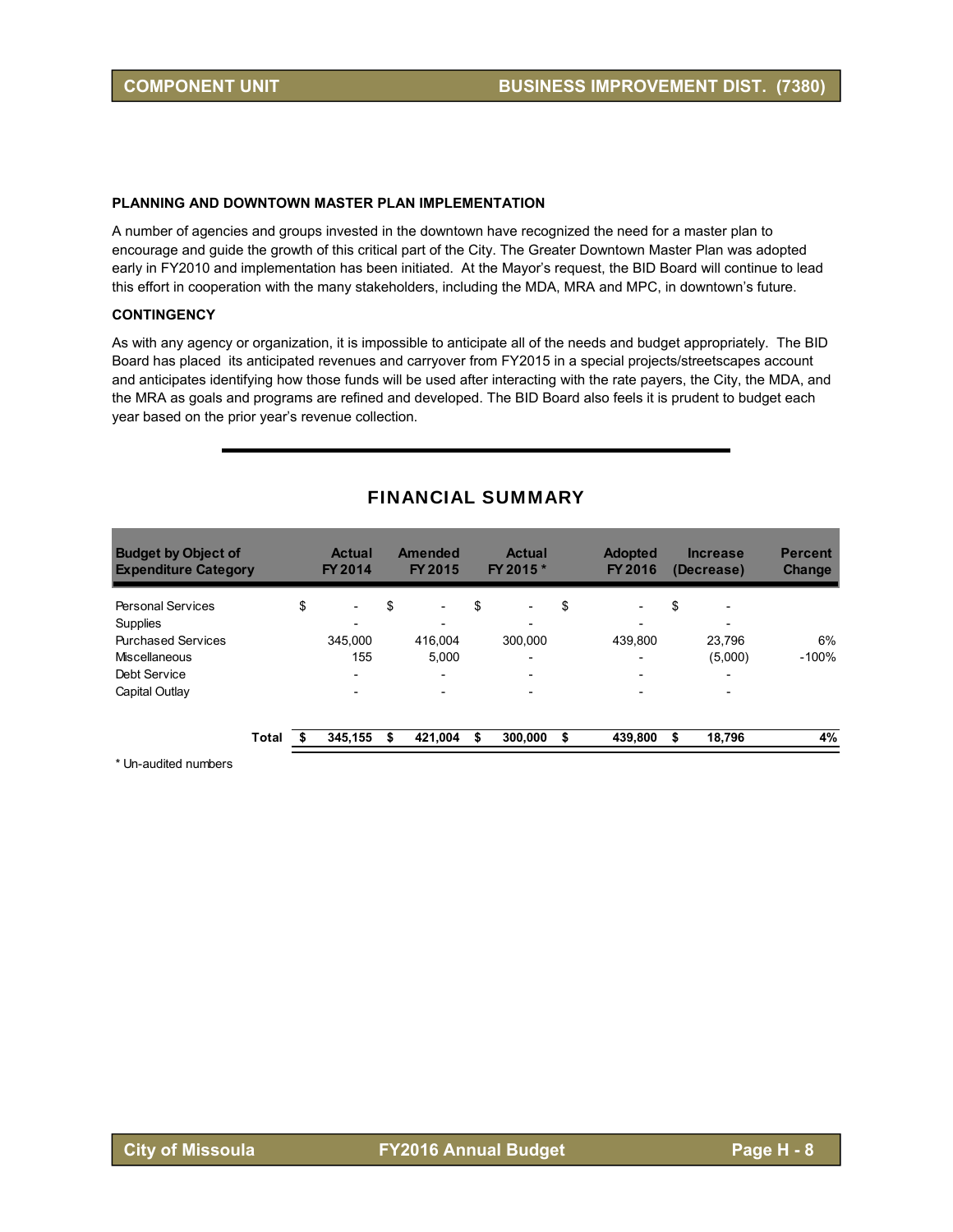### Program Description – Work-plan

The Tourism Business Improvement District (TBID) was created through the efforts of the Missoula Area Convention and Visitor's Bureau to aid tourism, promotion, and marketing within the District and allowing Hotels/Motels outside the City limits in the Missoula Urban area donate funds to the Tourism Business Improvement District.

## TBID Strategic Plan

Goal: Increase four season revenues statewide through effective marketing and promotions, focusing on highvalue, low-impact visitors

Strategy: Continue to work in partnership with the Missoula International Airport to bring key new service to Missoula and to work with the community to keep and strengthen our present service through:

- i. Partnership marketing campaigns with the Missoula International Airport to raise awareness of available air service and Missoula as a destination in our direct flight cities, as well as potential markets.
- ii. Work in partnership with the Missoula International Airport to pitch new air service to key target markets.
- iii. Work in partnership with the Missoula International Airport, Missoula Economic Partnership, Missoula TBID, city and county government, key organizations, private businesses and individuals to create a fund to be used for flight guarantees for new air service and as matching funds for grant applications by the airport.

Strategy: Destination Missoula and the TBID will partner to provide Public Relations services.

Strategy: Destination Missoula and the TBID will increase overnight visitation to Missoula with emphasis on the months of November through April, by concentrating marketing funds on the following areas:

- i. Meetings & Conventions
- ii. Sports & Events
- iii. Tour and Group Travel
- iv. Leisure Travel

| <b>Budget by Object of</b><br><b>Expenditure Category</b> |       | <b>Actual</b><br>FY 2014       |    | Amended<br>FY 2015       |    | <b>Actual</b><br>FY 2015 * | <b>Adopted</b><br>FY 2016 | <b>Increase</b><br>(Decrease)  | <b>Percent</b><br><b>Change</b> |
|-----------------------------------------------------------|-------|--------------------------------|----|--------------------------|----|----------------------------|---------------------------|--------------------------------|---------------------------------|
| <b>Personal Services</b>                                  |       | \$<br>$\overline{\phantom{a}}$ | \$ | $\overline{\phantom{0}}$ | \$ | $\overline{\phantom{0}}$   | \$<br>-                   | \$<br>$\overline{\phantom{0}}$ |                                 |
| Supplies                                                  |       |                                |    |                          |    |                            | $\overline{\phantom{a}}$  |                                |                                 |
| <b>Purchased Services</b>                                 |       | 469.937                        |    | 620.494                  |    |                            | 680.350                   | 59,856                         | 10%                             |
| Miscellaneous                                             |       | 23                             |    | $\overline{\phantom{0}}$ |    |                            | $\overline{\phantom{a}}$  |                                |                                 |
| Debt Service                                              |       |                                |    | $\overline{\phantom{0}}$ |    |                            | $\overline{\phantom{0}}$  |                                |                                 |
| Capital Outlay                                            |       |                                |    |                          |    |                            |                           |                                |                                 |
|                                                           | Total | 469.960                        | S  | 620.494                  | S  |                            | 680,350                   | 59,856                         | 10%                             |

#### FINANCIAL SUMMARY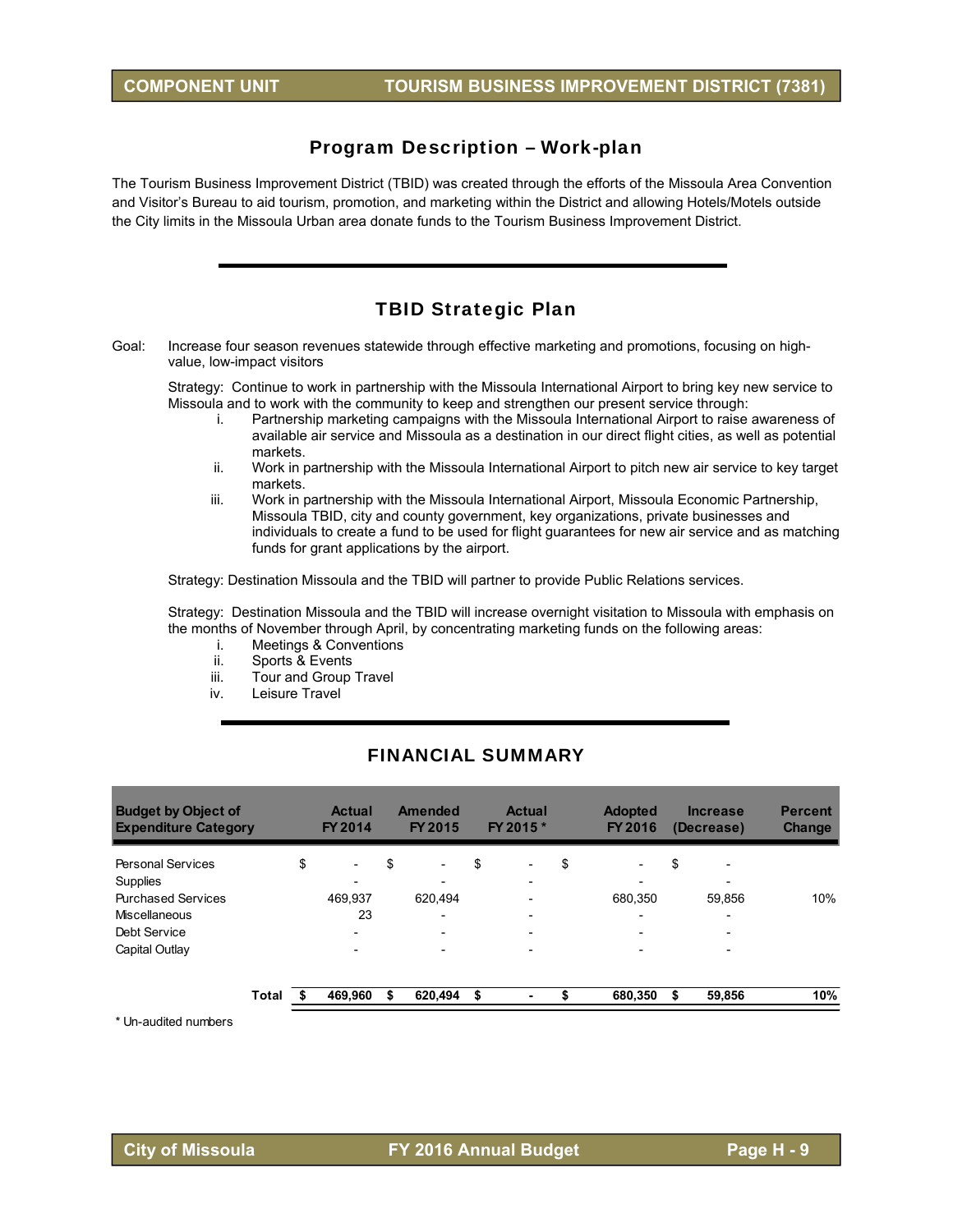

# **Missoula** Redevelopment Agency



*NOTE: MRA BOARD MEMBERS ARE APPOINTED BY THE MAYOR AND ARE APPROVED BY THE CITY COUNCIL*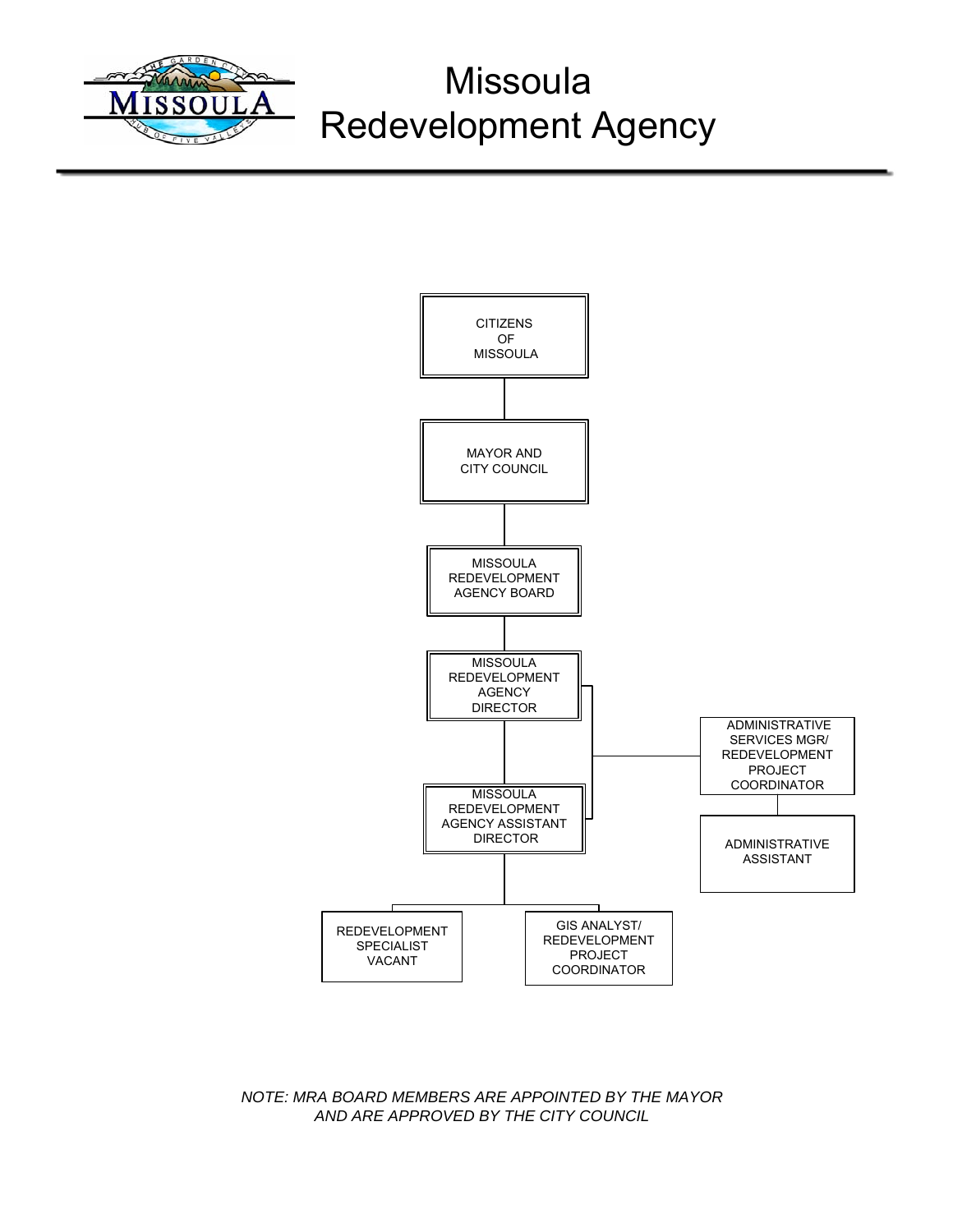## Program Description

The Missoula Redevelopment Agency (MRA) was created by the City Council to encourage new development and redevelopment pursuant to the adopted Urban Renewal Plans. Preserving existing public investment, enhancing the tax base, generating employment, and stimulating private investment are the means MRA uses to reclaim urban renewal areas. The MRA encourages infill development, provides for the adaptive reuse of the built environment, and reclaims blighted properties. MRA is empowered by State law and local ordinance to respond aggressively and with flexibility to redevelopment problems and opportunities. Through these activities, MRA also provides alternatives to urban sprawl outside existing municipal service boundaries.

## City Strategic Plan & Department's Implementation Strategy

Goal #1: Fiscal Sustainability

- Strategy: Improve the level of service to citizens in the two major Urban Renewal Districts (URDs) through funding of public improvements.
	- o MRA has initiated programs to build sidewalks in URD II and URD III where they do not exist or are deficient. Over 13 miles of sidewalks have already been constructed with the goal of completing the sidewalk network in both districts within the life of those districts. Approximately \$6.4 MM has been spent improving neighborhoods through the installation of sidewalks, curbs, street trees and repaved streets since MRA initiated the program.

Goal #2: Harmonious Natural and Built Environment

- Strategy: Improve the pedestrian experience through aesthetic improvements to the natural and built environment.
	- o MRA has made a commitment to major improvements to Brooks Street between Paxson and Reserve that will make the street more conducive to pedestrian and bicycle use. Lane widths will be narrowed, curb extensions and crosswalks will be built at the intersections, pedestrian scale street lights will be installed and street trees will be added to the sidewalks. Additionally, MRA initiated a program to provide financial assistance to private property owners in URD III for façade improvements that enhance the pedestrian experience, increase building energy efficiency, and use sustainable building materials. The program also promotes improved accessibility for disabled citizens and additional landscaping above that required by code in an effort to enhance the pedestrian and aesthetic environment.

Goal #3 Quality of Life for All People in All Places

- Strategy: Continue efforts to encourage alternative methods of transportation through improvement of the pedestrian and bicycle networks throughout the urban core.
	- o Continue efforts to complete the Bitterroot Branch Trail south to Reserve Street and work to create a green transportation network in URD III through the construction of missing sidewalks and modifications to streets to provide safe bike routes. MRA is committed to constructing a grade separated trail crossing over South Reserve Street to link the Bitterroot Branch and the Missoula to Lolo trails, providing a trail system from downtown Missoula to Hamilton as well as a connection between neighborhoods east of Reserve Street to Fort Missoula Regional Park.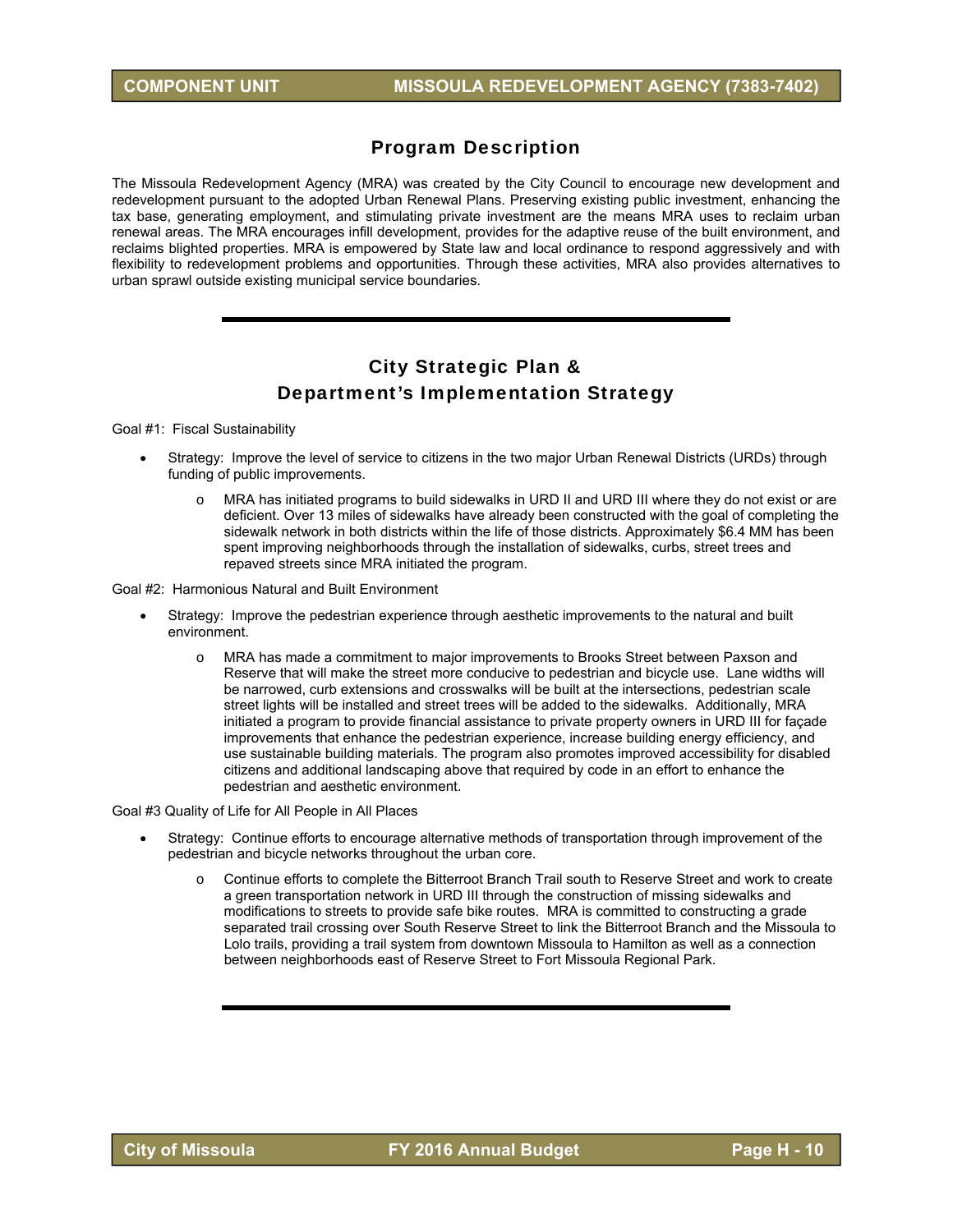## MRA District II (7392)

#### FINANCIAL SUMMARY

| <b>Budget by Object of</b><br><b>Expenditure Category</b> |       | <b>Actual</b><br><b>FY 2014</b> |    | <b>Amended</b><br>FY 2015 | <b>Actual</b><br>FY 2015 *     | <b>Adopted</b><br>FY 2016      | <b>Increase</b><br>(Decrease)  | <b>Percent</b><br><b>Change</b> |
|-----------------------------------------------------------|-------|---------------------------------|----|---------------------------|--------------------------------|--------------------------------|--------------------------------|---------------------------------|
| <b>Personal Services</b>                                  |       | \$<br>$\overline{\phantom{a}}$  | \$ | $\overline{\phantom{0}}$  | \$<br>$\overline{\phantom{0}}$ | \$<br>$\overline{\phantom{a}}$ | \$<br>$\overline{\phantom{0}}$ |                                 |
| Supplies                                                  |       |                                 |    |                           |                                | $\overline{\phantom{a}}$       |                                |                                 |
| <b>Purchased Services</b>                                 |       | 317,195                         |    | 169.272                   | 112.862                        | 169.272                        |                                | 0%                              |
| Miscellaneous                                             |       | 1,487,751                       |    | 959.976                   | 449,562                        | 959,976                        |                                | 0%                              |
| Debt Service                                              |       |                                 |    |                           |                                | $\overline{\phantom{0}}$       |                                |                                 |
| Capital Outlay                                            |       | 1.939.172                       |    | 680,000                   | 741.128                        | 680,000                        |                                | 0%                              |
|                                                           | Total | 3.744.118                       | S  | 1,809,248                 | 1,303,552                      | \$<br>1,809,248                | \$                             | 0%                              |

\* Un-audited numbers

## MRA District III (7393)

## FINANCIAL SUMMARY

| <b>Budget by Object of</b><br><b>Expenditure Category</b> |       |    | <b>Actual</b><br>FY 2014 |    | <b>Amended</b><br>FY 2015 | <b>Actual</b><br>FY 2015 * | <b>Adopted</b><br>FY 2016 | <b>Increase</b><br>(Decrease) | <b>Percent</b><br><b>Change</b> |
|-----------------------------------------------------------|-------|----|--------------------------|----|---------------------------|----------------------------|---------------------------|-------------------------------|---------------------------------|
| <b>Personal Services</b>                                  |       | \$ | 388.031                  | S  | 447.970                   | \$<br>446.349              | \$<br>500.829             | \$<br>52.859                  | 12%                             |
| Supplies                                                  |       |    | 3.320                    |    | 9.126                     | 3.507                      | 9.126                     |                               | $0\%$                           |
| <b>Purchased Services</b>                                 |       |    | 232.915                  |    | 522.962                   | 546.782                    | 531.018                   | 8.056                         | 2%                              |
| Miscellaneous                                             |       |    | 756.352                  |    | 2.982.756                 | 1.387.859                  | 2.982.756                 | $\overline{\phantom{0}}$      | 0%                              |
| Debt Service                                              |       |    | -                        |    |                           |                            |                           | -                             |                                 |
| Capital Outlay                                            |       |    | 2.483                    |    | 2.145.956                 | 449.900                    | 2.115.956                 | (30,000)                      | $-1\%$                          |
|                                                           | Total | S  | 1.383.100                | \$ | 6,108,770                 | \$<br>2.834.396            | \$<br>6,139,685           | \$<br>30,915                  | 1%                              |
| $*$ I ln qudited numbers                                  |       |    |                          |    |                           |                            |                           |                               |                                 |

Un-audited numbers

## MRA Clearing (7390)

## FINANCIAL SUMMARY

| <b>Budget by Object of</b><br><b>Expenditure Category</b> |       | <b>Actual</b><br><b>FY 2014</b> | Amended<br><b>FY 2015</b>      | <b>Actual</b><br>FY 2015 * | <b>Adopted</b><br>FY 2016      | <b>Increase</b><br>(Decrease)  | <b>Percent</b><br><b>Change</b> |
|-----------------------------------------------------------|-------|---------------------------------|--------------------------------|----------------------------|--------------------------------|--------------------------------|---------------------------------|
| <b>Personal Services</b>                                  |       | \$<br>$\overline{\phantom{0}}$  | \$<br>$\overline{\phantom{0}}$ | \$                         | \$<br>$\overline{\phantom{0}}$ | \$<br>$\overline{\phantom{0}}$ |                                 |
| Supplies                                                  |       |                                 |                                |                            | $\overline{\phantom{0}}$       | $\overline{\phantom{0}}$       |                                 |
| <b>Purchased Services</b>                                 |       |                                 |                                |                            |                                | $\overline{\phantom{a}}$       |                                 |
| Miscellaneous                                             |       | 1,795,263                       | 1,872,885                      | 1,992,651                  | 1,872,885                      |                                | 0%                              |
| Debt Service                                              |       | $\overline{\phantom{0}}$        | -                              |                            | $\overline{\phantom{0}}$       | $\overline{\phantom{0}}$       |                                 |
| Capital Outlay                                            |       | $\overline{\phantom{0}}$        |                                |                            | $\overline{\phantom{0}}$       | $\overline{\phantom{0}}$       |                                 |
|                                                           | Total | 1,795,263                       | \$<br>1,872,885                | \$<br>1,992,651            | 1,872,885                      | \$<br>۰                        | 0%                              |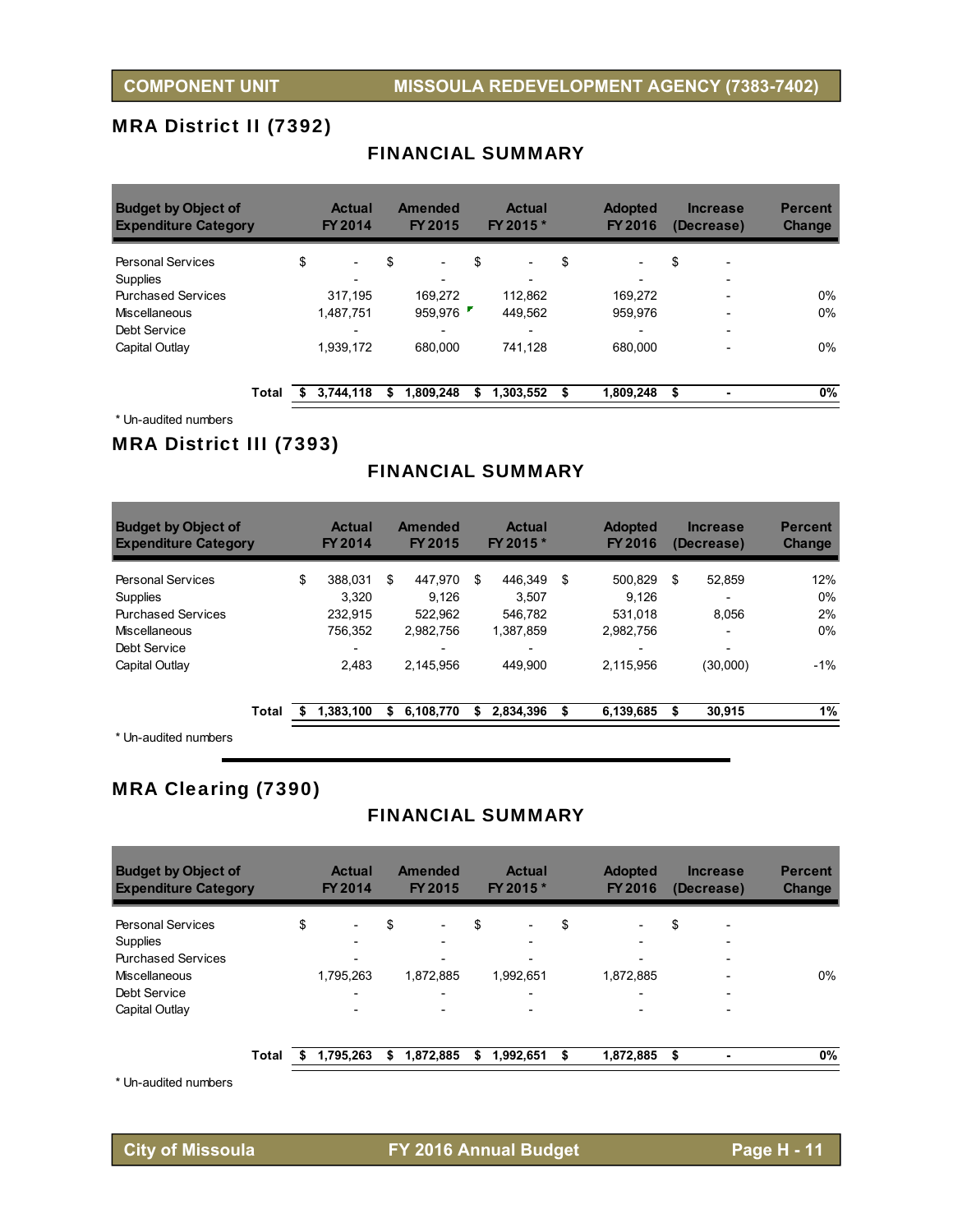## MRA Debt (7389)

#### FINANCIAL SUMMARY

| <b>Budget by Object of</b><br><b>Expenditure Category</b> |       | <b>Actual</b><br><b>FY 2014</b> |    | Amended<br><b>FY 2015</b> | <b>Actual</b><br>FY 2015 *     | <b>Adopted</b><br>FY 2016      | <b>Increase</b><br>(Decrease)  | <b>Percent</b><br><b>Change</b> |
|-----------------------------------------------------------|-------|---------------------------------|----|---------------------------|--------------------------------|--------------------------------|--------------------------------|---------------------------------|
| <b>Personal Services</b>                                  |       | \$<br>$\overline{\phantom{a}}$  | \$ | $\overline{\phantom{0}}$  | \$<br>$\overline{\phantom{a}}$ | \$<br>$\overline{\phantom{a}}$ | \$<br>$\overline{\phantom{0}}$ |                                 |
| Supplies                                                  |       | $\overline{\phantom{0}}$        |    |                           | -                              | $\overline{\phantom{a}}$       |                                |                                 |
| <b>Purchased Services</b>                                 |       |                                 |    |                           |                                | $\overline{\phantom{a}}$       | $\overline{\phantom{0}}$       |                                 |
| Miscellaneous                                             |       | 1,145                           |    | $\overline{\phantom{0}}$  |                                |                                | $\overline{\phantom{0}}$       |                                 |
| Debt Service                                              |       | 1,176,176                       |    | 1,171,916                 | 1,171,657                      | 1,171,916                      |                                | 0%                              |
| Capital Outlay                                            |       | $\overline{\phantom{0}}$        |    | $\overline{\phantom{0}}$  |                                | $\overline{\phantom{0}}$       |                                |                                 |
|                                                           | Total | 1,177,321                       | S  | 1,171,916                 | \$<br>1,171,657                | \$<br>1,171,916                | \$                             | 0%                              |

\* Un-audited numbers

## MRA Riverfront Triangle URD (7383) FINANCIAL SUMMARY

| <b>Budget by Object of</b><br><b>Expenditure Category</b> |       | <b>Actual</b><br><b>FY 2014</b> | <b>Amended</b><br>FY 2015 |    | <b>Actual</b><br>FY 2015 * |     | <b>Adopted</b><br><b>FY 2016</b> | <b>Increase</b><br>(Decrease) | <b>Percent</b><br><b>Change</b> |
|-----------------------------------------------------------|-------|---------------------------------|---------------------------|----|----------------------------|-----|----------------------------------|-------------------------------|---------------------------------|
| <b>Personal Services</b>                                  |       | \$<br>$\overline{\phantom{0}}$  | \$<br>-                   | \$ | $\overline{\phantom{0}}$   | \$  | $\overline{\phantom{0}}$         | \$                            |                                 |
| Supplies                                                  |       | -                               | -                         |    | -                          |     | $\overline{\phantom{0}}$         | $\overline{\phantom{0}}$      |                                 |
| <b>Purchased Services</b>                                 |       | 1,538                           | -                         |    | $\overline{\phantom{0}}$   |     |                                  |                               |                                 |
| Miscellaneous                                             |       | 6,697                           | 26,862                    |    | 8,333                      |     | 26,862                           |                               | 0%                              |
| Debt Service                                              |       | $\overline{\phantom{0}}$        | -                         |    | -                          |     | $\overline{\phantom{0}}$         |                               |                                 |
| Capital Outlay                                            |       | $\overline{\phantom{0}}$        |                           |    |                            |     |                                  |                               |                                 |
|                                                           | Total | 8,234                           | \$<br>26,862              | S  | 8,333                      | \$. | 26.862                           | \$                            | 0%                              |
| * Un-audited numbers                                      |       |                                 |                           |    |                            |     |                                  |                               |                                 |

## MRA Front St Clearing (7400)

## FINANCIAL SUMMARY

| <b>Budget by Object of</b><br><b>Expenditure Category</b> |       | <b>Actual</b><br>FY 2014       |    | <b>Amended</b><br>FY 2015 | <b>Actual</b><br>FY 2015 * |    | <b>Adopted</b><br>FY 2016 |     | <b>Increase</b><br>(Decrease) | <b>Percent</b><br><b>Change</b> |
|-----------------------------------------------------------|-------|--------------------------------|----|---------------------------|----------------------------|----|---------------------------|-----|-------------------------------|---------------------------------|
| <b>Personal Services</b>                                  |       | \$<br>$\overline{\phantom{a}}$ | \$ |                           | \$                         | \$ |                           | \$  | ۰                             |                                 |
| Supplies                                                  |       | $\overline{\phantom{0}}$       |    |                           | $\overline{\phantom{0}}$   |    | $\overline{\phantom{a}}$  |     | $\overline{\phantom{0}}$      |                                 |
| <b>Purchased Services</b>                                 |       | $\overline{\phantom{0}}$       |    |                           | $\overline{\phantom{0}}$   |    |                           |     | $\overline{\phantom{0}}$      |                                 |
| Miscellaneous                                             |       | 485.737                        |    | 453.262                   | 462.268                    |    | 453,262                   |     |                               | 0%                              |
| Debt Service                                              |       | $\overline{\phantom{0}}$       |    |                           | $\overline{\phantom{0}}$   |    |                           |     |                               |                                 |
| Capital Outlay                                            |       | $\overline{\phantom{0}}$       |    |                           |                            |    |                           |     |                               |                                 |
|                                                           | Total | 485,737                        | S  | 453,262                   | \$<br>462,268              | S  | 453,262                   | -\$ |                               | 0%                              |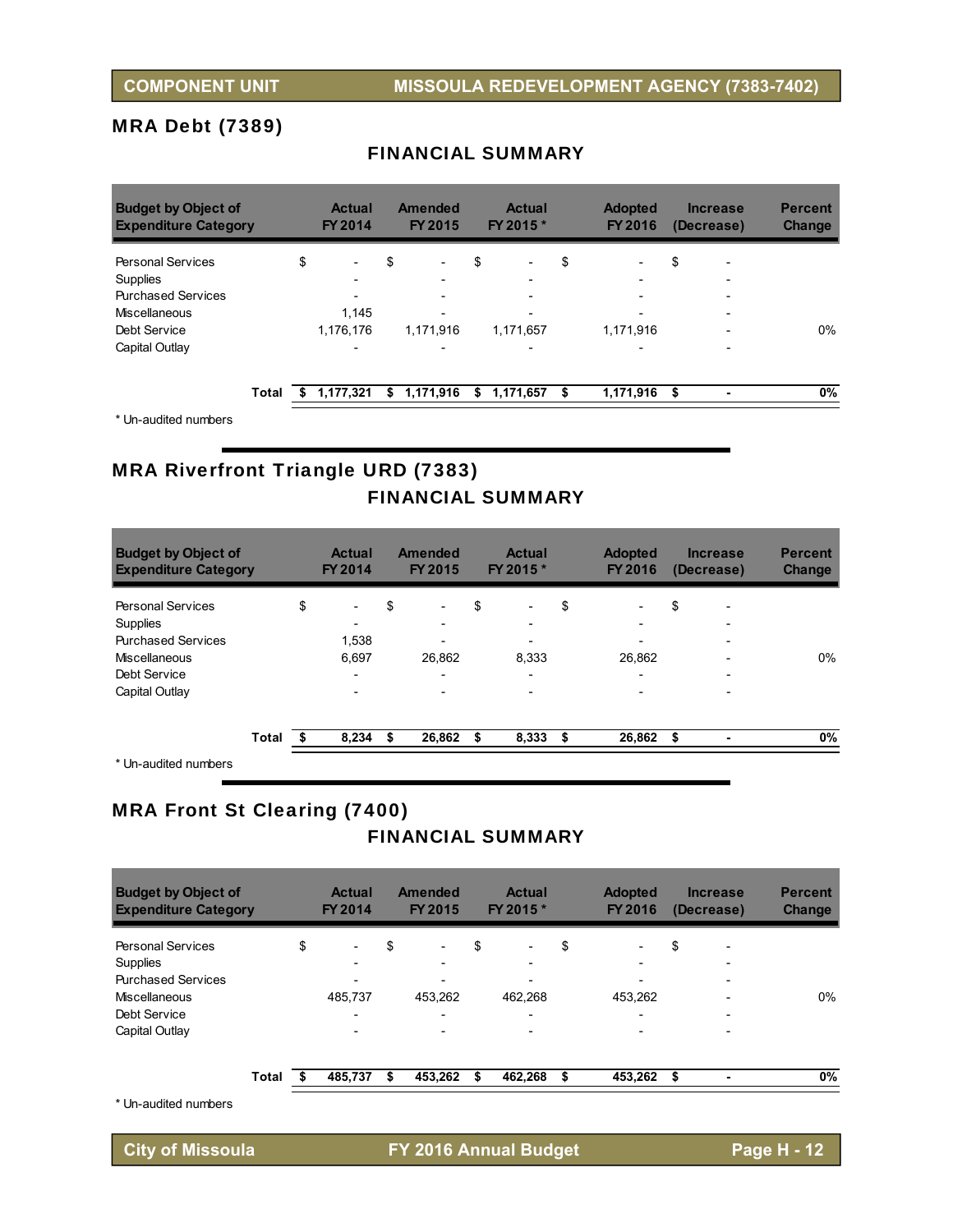## MRA Front St Parking Structure (7401) FINANCIAL SUMMARY

| <b>Budget by Object of</b><br><b>Expenditure Category</b> |       |    | <b>Actual</b><br><b>FY 2014</b> | Amended<br>FY 2015 |         |    | <b>Actual</b><br>FY 2015 * | <b>Adopted</b><br>FY 2016      |     | <b>Increase</b><br>(Decrease) | <b>Percent</b><br><b>Change</b> |
|-----------------------------------------------------------|-------|----|---------------------------------|--------------------|---------|----|----------------------------|--------------------------------|-----|-------------------------------|---------------------------------|
| <b>Personal Services</b>                                  |       | \$ | $\overline{\phantom{0}}$        | \$                 |         | \$ |                            | \$<br>$\overline{\phantom{a}}$ | \$  | ۰                             |                                 |
| <b>Supplies</b>                                           |       |    |                                 |                    |         |    |                            | $\overline{\phantom{a}}$       |     |                               |                                 |
| <b>Purchased Services</b>                                 |       |    | $\overline{\phantom{0}}$        |                    |         |    | $\overline{\phantom{0}}$   |                                |     | $\overline{\phantom{0}}$      |                                 |
| <b>Miscellaneous</b>                                      |       |    | 62                              |                    |         |    |                            | 116,134                        |     | 116,134                       |                                 |
| Debt Service                                              |       |    | 150,945                         |                    | 146.134 |    | 123,484                    | 30.000                         |     | (116, 134)                    | -79%                            |
| Capital Outlay                                            |       |    |                                 |                    |         |    |                            |                                |     |                               |                                 |
|                                                           | Total | S  | 151,007                         | S                  | 146,134 | S  | 123,484                    | \$<br>146,134                  | -\$ |                               | 0%                              |
| * Lin-audited numbers                                     |       |    |                                 |                    |         |    |                            |                                |     |                               |                                 |

Un-audited numbers

## MRA Front St Lien (7402)

## FINANCIAL SUMMARY

| <b>Budget by Object of</b><br><b>Expenditure Category</b> |       |    | <b>Actual</b><br><b>FY 2014</b> | <b>Amended</b><br>FY 2015 | <b>Actual</b><br>FY 2015 *     | <b>Adopted</b><br><b>FY 2016</b> | <b>Increase</b><br>(Decrease) | <b>Percent</b><br><b>Change</b> |
|-----------------------------------------------------------|-------|----|---------------------------------|---------------------------|--------------------------------|----------------------------------|-------------------------------|---------------------------------|
| <b>Personal Services</b>                                  |       | \$ | $\overline{\phantom{0}}$        | \$                        | \$<br>$\overline{\phantom{a}}$ | \$                               | \$                            |                                 |
| <b>Supplies</b>                                           |       |    | -                               |                           |                                | $\overline{\phantom{0}}$         |                               |                                 |
| <b>Purchased Services</b>                                 |       |    | $\overline{\phantom{0}}$        |                           |                                | $\overline{\phantom{0}}$         | $\overline{\phantom{0}}$      |                                 |
| <b>Miscellaneous</b>                                      |       |    | 159                             |                           |                                | ۰                                | $\overline{a}$                |                                 |
| Debt Service                                              |       |    | 181,372                         | 166.557                   | 166.393                        | 166.557                          |                               | 0%                              |
| Capital Outlay                                            |       |    | $\overline{\phantom{0}}$        |                           |                                |                                  |                               |                                 |
|                                                           | Total | S  | 181,531                         | \$<br>166,557             | \$<br>166,393                  | \$<br>166,557                    | \$<br>۰                       | 0%                              |
| * I ln_audited numbers                                    |       |    |                                 |                           |                                |                                  |                               |                                 |

Un-audited numbers

## MRA Front Street URD (7385)

## FINANCIAL SUMMARY

| <b>Budget by Object of</b><br><b>Expenditure Category</b> |       |    | <b>Actual</b><br>FY 2014 | <b>Amended</b><br><b>FY 2015</b> |                          | <b>Actual</b><br>FY 2015 *     |    | <b>Adopted</b><br>FY 2016 | <b>Increase</b><br>(Decrease) |                          | <b>Percent</b><br><b>Change</b> |
|-----------------------------------------------------------|-------|----|--------------------------|----------------------------------|--------------------------|--------------------------------|----|---------------------------|-------------------------------|--------------------------|---------------------------------|
| Personal Services                                         |       | \$ | $\overline{\phantom{a}}$ | \$                               | $\overline{\phantom{0}}$ | \$<br>$\overline{\phantom{a}}$ | \$ | $\overline{\phantom{a}}$  | \$                            | $\overline{\phantom{a}}$ |                                 |
| Supplies                                                  |       |    |                          |                                  |                          |                                |    | $\overline{\phantom{a}}$  |                               |                          |                                 |
| <b>Purchased Services</b>                                 |       |    | 43.790                   |                                  | 2,168                    | 65.348                         |    | 2.168                     |                               |                          | 0%                              |
| Miscellaneous                                             |       |    | 98.202                   |                                  | 528.084                  |                                |    | 528.084                   |                               |                          | $0\%$                           |
| Debt Service                                              |       |    | $\overline{\phantom{0}}$ |                                  | $\overline{\phantom{0}}$ |                                |    | $\overline{\phantom{0}}$  |                               |                          |                                 |
| Capital Outlay                                            |       |    |                          |                                  |                          |                                |    |                           |                               |                          |                                 |
|                                                           | Total | S  | 141,992                  | S                                | 530.252                  | \$<br>65,348                   | S  | 530,252                   | \$                            |                          | $0\%$                           |
| * Un-audited numbers                                      |       |    |                          |                                  |                          |                                |    |                           |                               |                          |                                 |